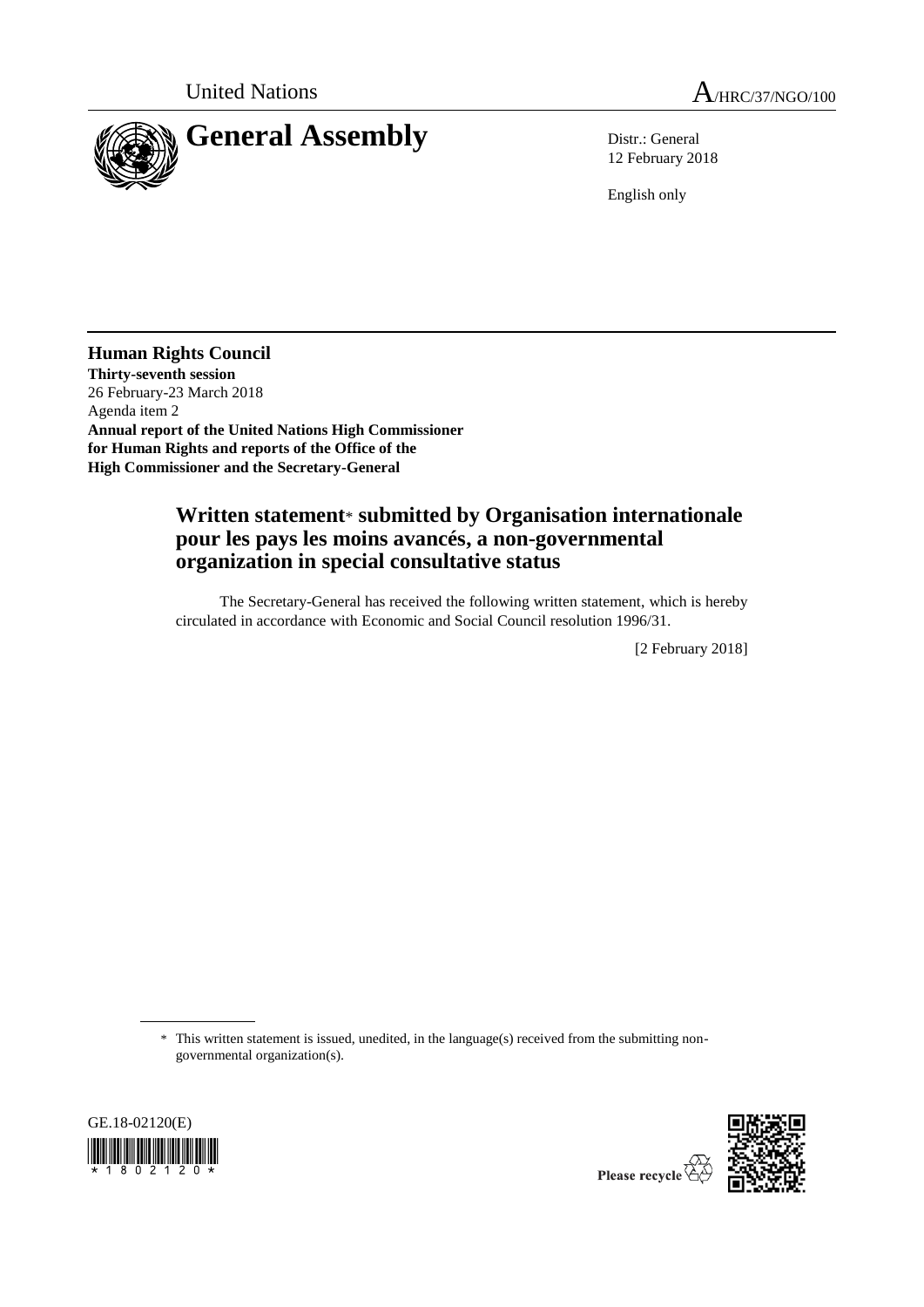## approach to conflict prevention and Human rights based peacebuilding in Yemen

As far as the International Organisation for LDCs (IOLDCs) is concerned with Yemen as one of the LDCs, where the situation of humna rights remaines fragile and the absence of the fundamental rights across the country, including, and the absence of children and women rights, the absence of the rule of law and the right of security and live, and the spread of famine and diseases due to the ongoing war.

The IOLDCs has carried out a comprehensive survey on the complexities and the constraints and the obstacles which hindered the efforts of the former Special Envoy for Yemen, and concluded that, the lack of awareness to the essence of the conflict and its root causes, the absence of the comprehensive vision of lasting solution, and the failure to deal with the crisis on the basis of human rights based approach instead of political based approach has led to decline the chances of the success of his mission. The IOLDCs believes that, any future negotiations will be carried out with the same manner of the previous ones would be fragile and will pave the way from its current conflict to new and multiple ones that could lead Yemen to join the countries of intractable crises.

For that reason, the IOLDCs has identified that, the key solution for the situation in Yemen should be started in tackling the root causes of the South-North conflict. The starting point is to highlight the plight of the Southern people, and to find an effective and practical solution for conflict prevention post-conflict and peacebuilding, alltogether with constructive proposals which could help the Human Rights Council to follow-up the matter with the Secretary-General and the UN Security Council towards promoting human rights, eradicating terrorism, eleminating intolerance and extremism and assisting the process of the implementation of the SDGs as follows:

- **1.** Human rights violation started in1990 when the peremptory norms of general international law "jus cogens" have been breached by the Yemen Arab Republic by non-compliance with the requirements of the transitional period as stipulated in the unification agreement, followed by declaration of war over the South in April 1994 which left the door open for Al-Qaeda order to cultivat chaos and turmoil in the South, and caused several types of human rights violiations, including gross violations, some of which could be considered as crimes against humanity.
- **2.** The past years have proved that the current Yemeni situation, with all of its complication and conflicts, is a result of the "Yemeni Unification" that failed when born and was later imposed by force. This violent imposition of unity led to past, present and to future conflicts that affected not only Yemen but the entire region, threatening the international peace and security as evident in the last UNSC resolution No. 2342 of 28 February 2017on Yemen.
- **3.** The Southern people have repeatedly petitioned to the UNHRC and to other UN organs including the UN Security Counsil to consider thier arguments and the facts based on peremptory norms of international law which could help the UNHRC to determine the root causes of the current situation in the South in order to recommend the UNSC to take apprpriate measures to avoid a new war disaster whose indicators are looming.
- **4.** As the UNHRC aware, any agreement between two States from the standpoint of international law is less important than the treaty. Moreover, there are peremptory norms of general international law (jus cogens), which were accepted and recognized by the UN member states and no derogation or breach is permitted, but they can be modified only by a subsequent norm of general international law having the same character. These norms cannot be set aside or suspended, even upon the express consent of states. These norms consider any bilateral treaty or agreement between States with its legal force as void when it breaches the peremptory norms of general international law "jus cogens."
- **5.** This breach can be witnessed in violiating Article 60 of the Vienna Convention on the Law of Treaties on termination or suspension of the operation of a treaty as a consequence of its breach when the Vice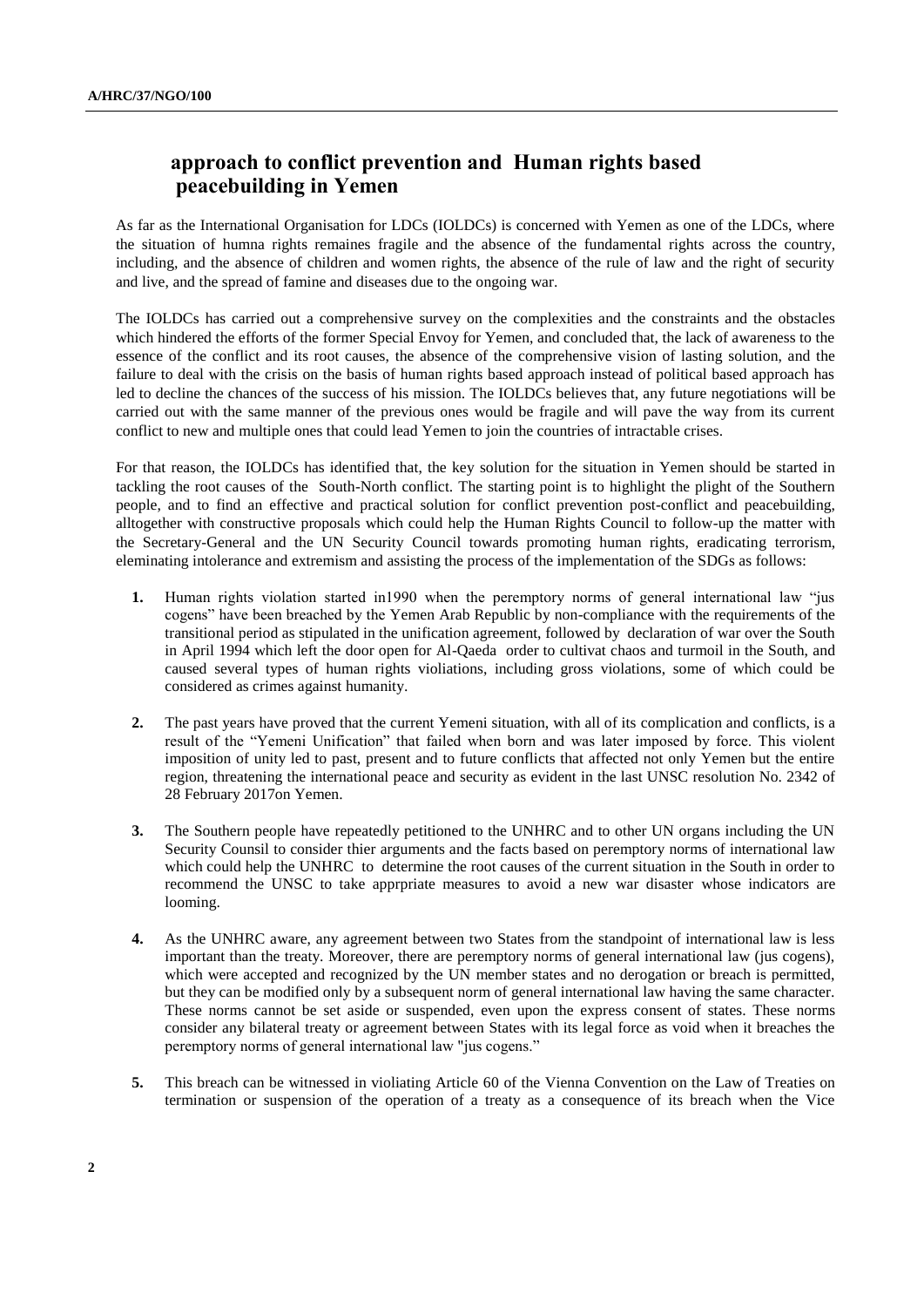President Ali Salem Albidh at that time invoked the breach of the bilateral agreement by the Yemen Arab Republic and announced the re-establishment of the Democratic Republic of Yemen on 21 May 1994.

- **6.** Since 1994 war, the South has been under the control of the Northern military and security forces, the Herak wa established in 2007, and the southern resistance was enabled to restore the South in 2015 which resulted in a new reality on the ground, where the Southern resistance took control over the Southern soil, followed by the establishment of the Southern Transitional Council that received extraordinary public support.
- **7.** Today, the IOLDCs recognize that, the Southern Transitional Council seek a negotiation with the UN in order lead to a rearrangement of the relationship between the North and the South and an agreement to resolve the overlaps that occurred during the past two decades, and confirms its openness to any positive initiatives concerning the Yemeni crisis while taking into consideration the particularity of the Southern issue, and the real changes made on the ground in the south territory as a new outcome of the 2015 war , which should be addressed in isolation from the Northern crisis and its conflicting parties that seek to control the North.
- **8.** The aim of the Southern Transitional Council is to restore the sovereign state, on the Southern soil, and to obtain its membership in the UN, and confirms that, the imminent State of the South will be qualified to enact according to the Charter of the United Nations, and it will comply with international law principles, and all regional and international agreements and treaties, including those that have been signed in the past since November 30,1967.

To prevent imminent catastrophe, whose consequences overwhelmingly affect all the region, the International Organisation for LDCs "IOLDCs" aimes at highlighting the plight of the voiceless Southren people and indicating an effective road map for conflict prevention, post conflict peace-building, for promoting human rights and implementing the SDGs in this country by encouraging the UNHRC to take appropriate plan of actions including the following measures:

- **1.** To request the High Commissioner to include the Southern issue in his report to the Human Rights Council at its thirty-ninth session.
- **2.** To request the New UN Special Envoy for Yemen to consider the Southern Issue separately as a starting point to achieve peace efforts towards achieving security, peace and stability in the region, and to resume negotuations based on SC resoulutions 924 and 931of 1994 which was stoped and to facilitae the arrangement the declaration of the re-establishment of the Two former States.
- **3.** To request the UN Security Council pass a resolution that stresses international protection of the Southern people and the sending of UN troops to Yemen to secure the pre-1990 borderline between the South and North after exhausting peaceful means.
- **4.** To to recomend the Security Council to deploy peacekeeping operation in accordance with Article 39 of Chapter VII of the Charter, which gives the authority to take its responsibility when it considers a conflict a threat to international peace and security. The presence of peacekeeping mission would help in coordinating the North-South separation process along the borders of the two states known before May 22, 1990, in normalizing the situation between the Two re-established, in monitoring the ceasefire on the borders, in playing a key role in supporting the independence of the South by carrying out the tasks of providing security and supporting the rule of law, as well as providing humanitarian assistance, supervising elections, providing advice and training in all areas of the State and assisting the South State in regaining its membership in the United Nations.
- **5.** To encourage the former the representatives of the two former states, Yemen Arab Republic, and Demoratic Republic of Yemen to reinforce the need to rebuild a new geopolitical reality based on regional and international partnership that would help, after completing the rearrangements of the transitional period of the two states, to found elevated relations between the Two States deriving from good-neighborly